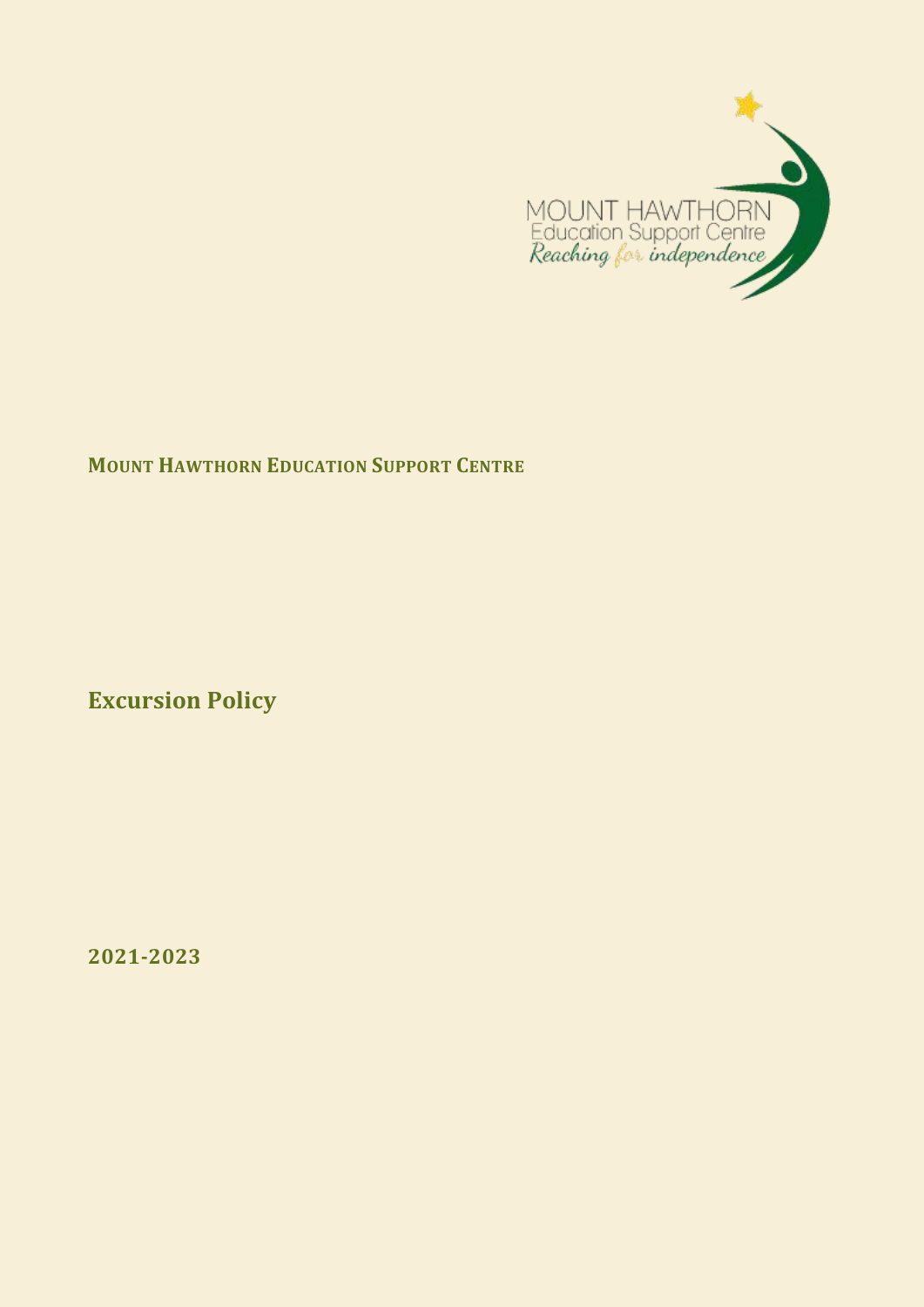## *Rationale*

Experiences outside the classroom contribute to the development of students' understandings, skills and attitudes. Generalising the skills learned in school is very important. Excursions provide opportunities for students to practice learned skills, learn from the wider community and reinforce the school curriculum.

## *Planning an Excursion*

- A chosen educational excursion must have clear educational outcomes which take into account the learning programs of the students and the educational program of the Centre, the needs of the students and the resources of the school
- The safety and security of a chosen venue must be assessed for its suitability for our students.
- The official Evacuation Plan for the venue must be obtained along with their Certificate of Currency for Public Liability and copies kept with the excursion file
- Amenities should be assessed as suitable and available eg toileting and eating facilities
- Wheelchair access if necessary
- Staff:student ratio needed
- Cost of excursions
- Transportation required
- Letters to parents/guardians must be sent that give clear and comprehensive details of the excursion.
- Written parental/guardian consent must be obtained for all excursions as well as most recently updated medical plans.

### *Documentation*

- **•** Excursion Planning Checklist
- Letter to parents/guardians.
- Written consent slip from parents/guardians
- From venue
	- o Third party insurance certificate
	- o Emergency evacuation plan

*Information to parents*

- Cover letter stating:
	- o educational objectives of excursion
	- o details of excursion (venue, time, mode of transport)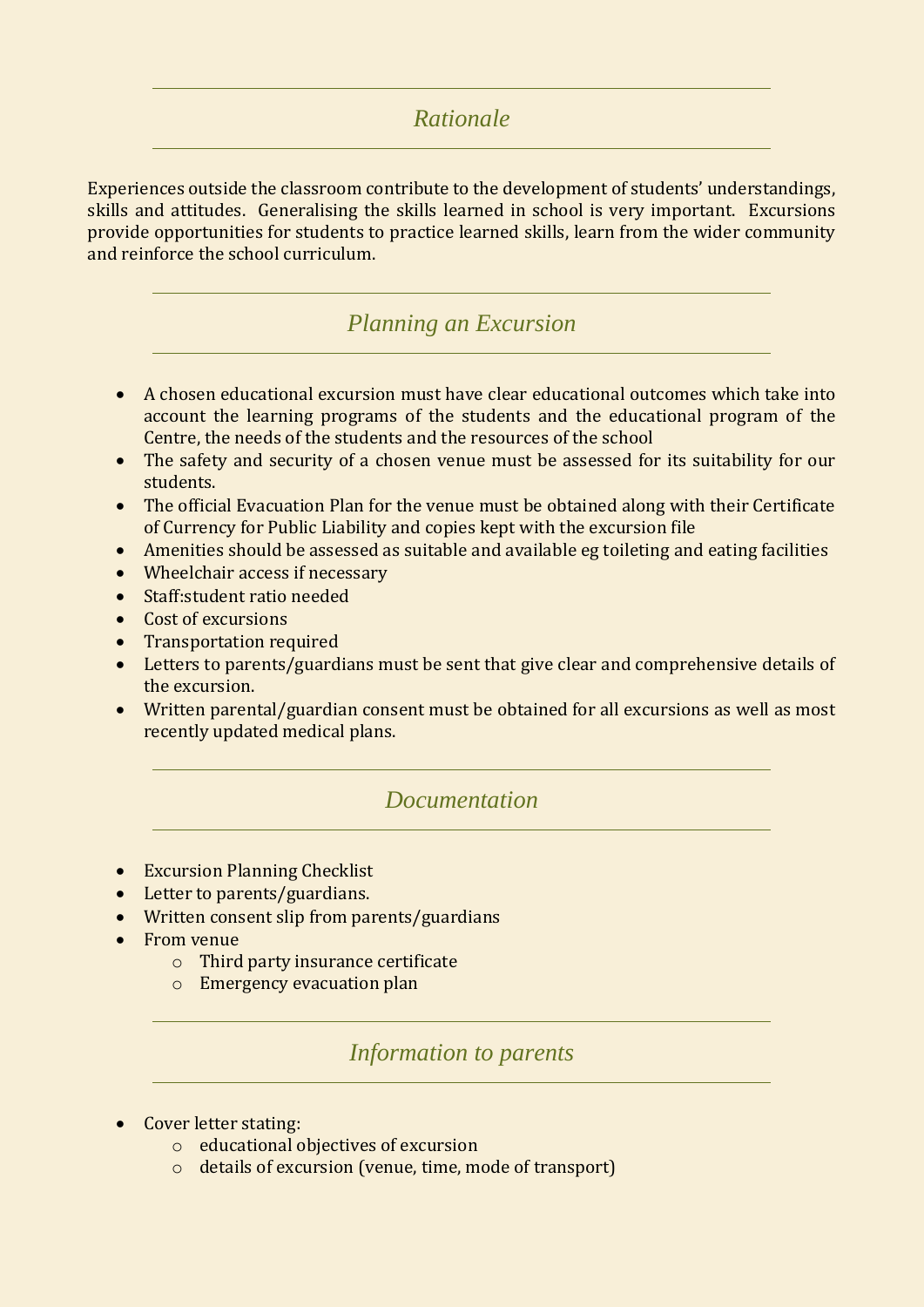- o need for their approval if a change of venue is required due to bad weather or other hazard
- Permission slip needs space for:
	- o parent/guardian signature
	- o emergency contact number for that day
	- o statement by parent that health information has either not been changed or new information is provided if needed

In some instances, a teacher may do a general letter to cover excursions for a semester or a year eg, a weekly shopping excursion and visits to the local park on foot.

## *On the Day*

The following items must be taken on the day of the excursion:-

- written consent from parents/guardians with emergency numbers
- student food/clothing requirements
- first aid kit, generic Epipen, medical plans
- child emergency phone/allergy/seizure/anaphylaxis associated equipment and cards
- mobile phone
- all members of the excursion, both staff and students must be signed out of the school on each occasion

NB – If venue has to change during the excursion eg, due to weather or other safety concerns please contact the school with new details.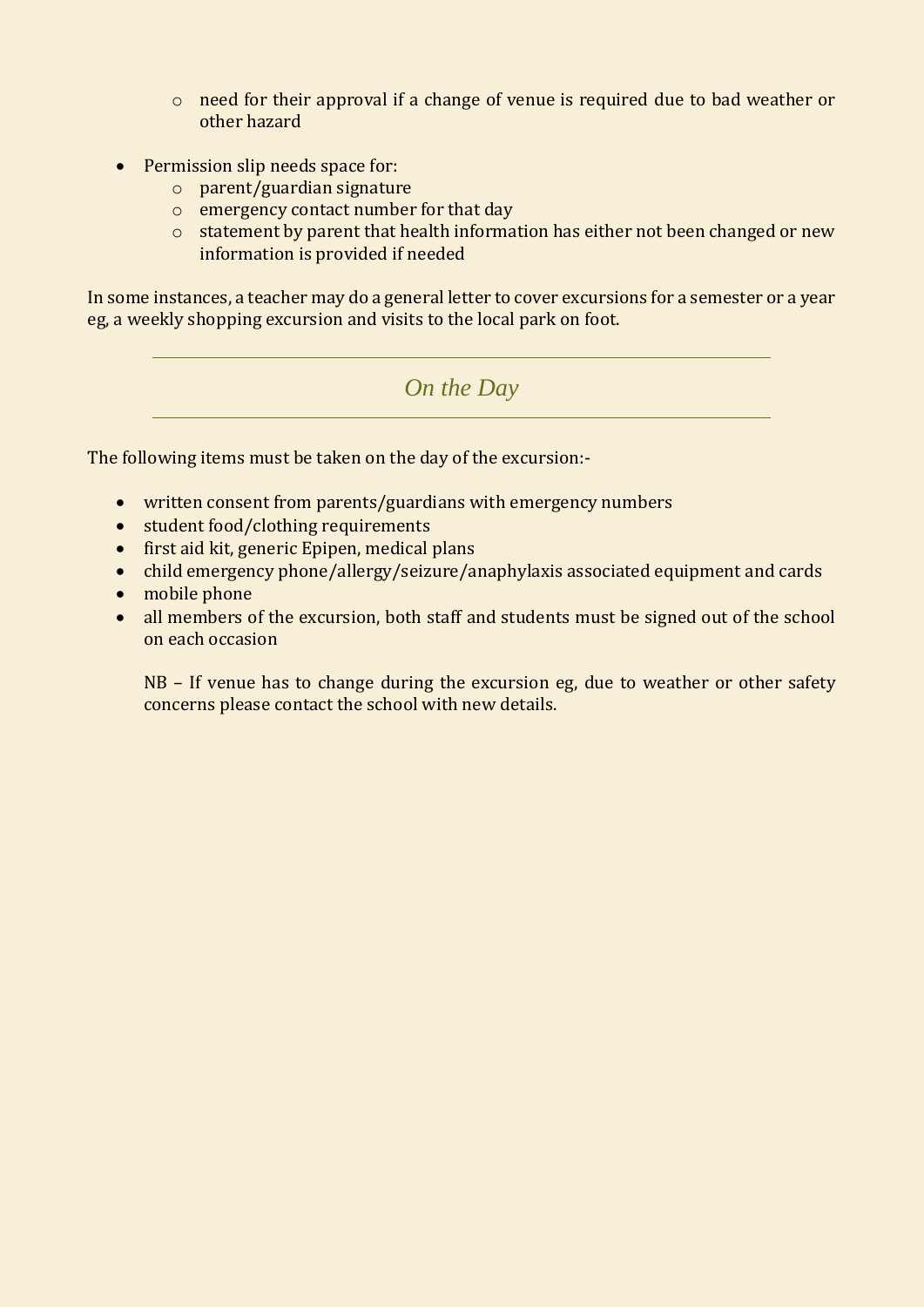# *Excursion Forms*

## **LOCAL AREA EXCURSION: PROPOSAL FOR LOCAL AREA EXCURSION**

MOUNT HAWTHOT<br>Est conson Support Car<br>*Renching for findsponds* The authorised excursion leader completes the following information for the proposed excursion. Additional documents may be attached where required. The principal thoroughly checks each aspect of the proposal form before signing.

| <b>School:</b>                                                                                                                                                                                                                             | Mount Hawthorn Education Support Centre                                                                                                        |  |  |  |
|--------------------------------------------------------------------------------------------------------------------------------------------------------------------------------------------------------------------------------------------|------------------------------------------------------------------------------------------------------------------------------------------------|--|--|--|
| <b>Class/Year Groups:</b>                                                                                                                                                                                                                  |                                                                                                                                                |  |  |  |
| <b>Excursion to:</b>                                                                                                                                                                                                                       | No. of<br><b>students</b><br>attending:                                                                                                        |  |  |  |
| <b>Departure date and time:</b>                                                                                                                                                                                                            | Is any<br>Yes/No<br>activity in No<br>the<br>excursion<br>water-<br>based?                                                                     |  |  |  |
| <b>Return time:</b>                                                                                                                                                                                                                        |                                                                                                                                                |  |  |  |
| <b>Excursion leader:</b>                                                                                                                                                                                                                   |                                                                                                                                                |  |  |  |
| <b>Documents attached:</b>                                                                                                                                                                                                                 | Names, addresses and contact details<br>of students, supervisors and emergency contact<br>Up-to-date student health care plans and information |  |  |  |
|                                                                                                                                                                                                                                            |                                                                                                                                                |  |  |  |
|                                                                                                                                                                                                                                            | Parent/Carer/Guardian consent forms                                                                                                            |  |  |  |
|                                                                                                                                                                                                                                            | Copy of insurance certificate/s                                                                                                                |  |  |  |
|                                                                                                                                                                                                                                            | Additional documents (please list):                                                                                                            |  |  |  |
| <b>Educational purpose of excursion</b><br>The proposed excursion has a clear educational purpose in the context of the syllabuses of the<br>K-10 Western Australian Curriculum and/or senior secondary WACE courses/programs.<br>Details: |                                                                                                                                                |  |  |  |
|                                                                                                                                                                                                                                            |                                                                                                                                                |  |  |  |
| <b>Educational benefit of excursion</b><br>The excursion will significantly enhance student outcomes and achievement in a manner that<br>cannot be done in the classroom/school environment.                                               |                                                                                                                                                |  |  |  |
| Details:                                                                                                                                                                                                                                   |                                                                                                                                                |  |  |  |
| Venue/site for the excursion                                                                                                                                                                                                               |                                                                                                                                                |  |  |  |
| The venue or site for the excursion is suitable for the student group.                                                                                                                                                                     |                                                                                                                                                |  |  |  |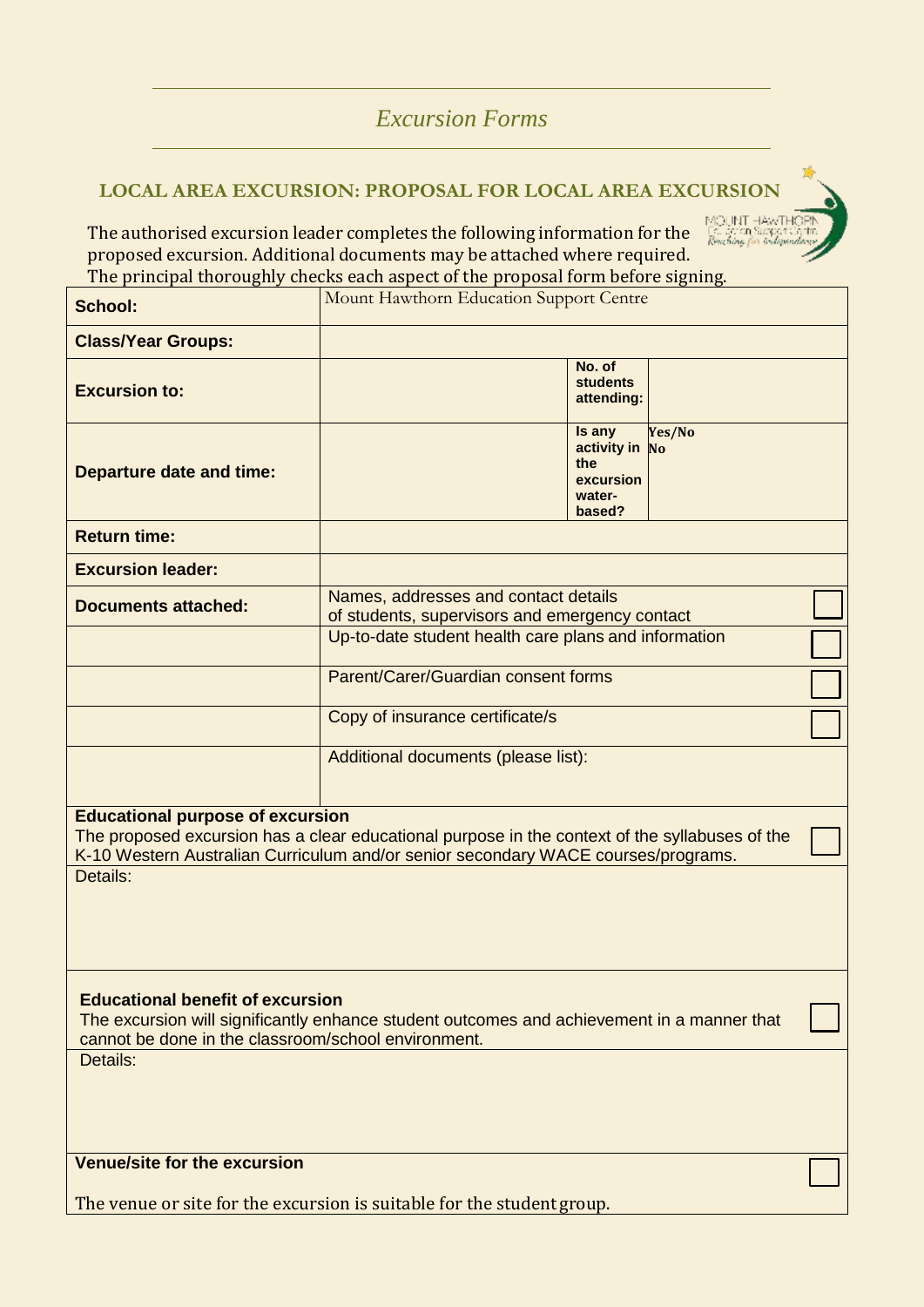Details: The venue is age appropriate and suitable for the students

#### **Risk assessment**

The risk management plan covers proposed alternative arrangements in circumstances where part of the excursion or any activities scheduled for the excursion are unable to proceed.

#### **Details**

**The risk assessment considers and documents:** 

- $\Box$  the number of students, their age range, and the students' experience, capacity and behaviour;
- $\Box$  the excursion venue/site and any potential hazards and risks associated with the proposed activities at that venue;
- $\Box$  the method of transport to the excursion venue and all activities;
- $\Box$  issues that might arise due to the length of time of the excursion and/or possible weather events;
- $\Box$  additional risks and supervisory requirements associated outdoor education and recreation activities and strategies for student safety in accordance with the *Outdoor Education and Recreation Activities for Public Schools Policy (2019)*;
- $\Box$  any medical or behavioural conditions that need to be managed; and
- $\Box$  any special clothing or required items that should be taken on the excursion by students and supervisors.

#### **Students' capacity**

Participating students have the capacity to undertake the excursion as evidenced by the student health care plans and information and as attested to by principals of any participating school. Details;

See health care plans in file

#### **Supervisory team**

An appropriately qualified supervisor a suitable supervisory team, supervision strategies and a system for identifying excursion participants have been established. *Supervision strategies have been established with the supervisory team. Systems for identifying excursion participants have been established.*

#### **Briefing students and supervisors**

All relevant information about respective responsibilities and obligations have been communicated to students and supervisors. The excursion leader has confirmed, in writing, during the consent seeking process, that parents/carers/guardians are fully aware of all supervisory arrangements throughout the excursion. Details:

#### **Communication strategy**

An appropriate communication strategy has been established and communicated to all those attending the excursion.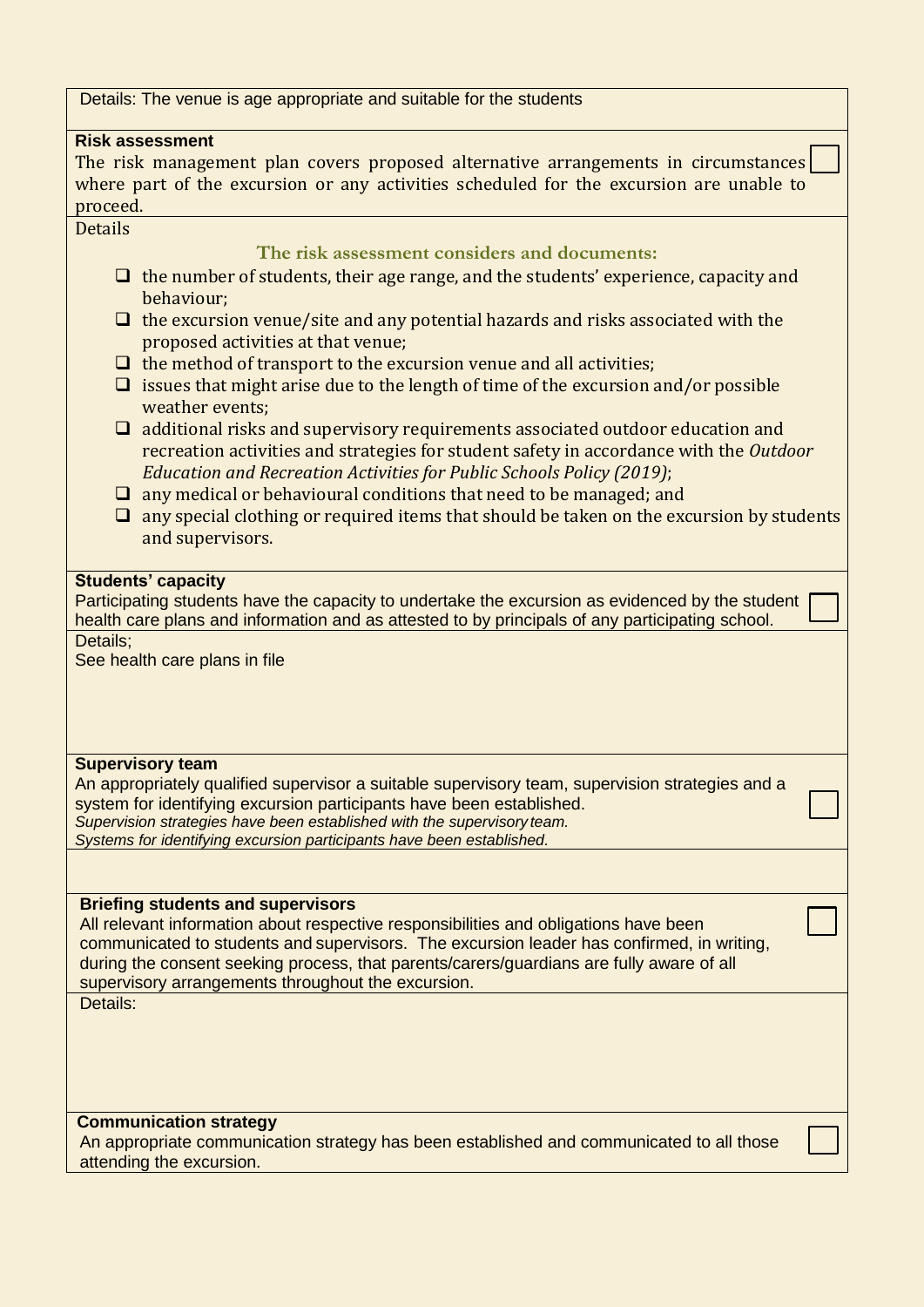Details: Buddy system and mobile phone contacts.

**Transport arrangements** Arrangements have been made for the safe transport of excursion participants*.* Details: Public transport

**Emergency response planning** An emergency response plan (including contact details for supervising staff) has been developed, and provided and retained by the principal of the school. Details: Discussion of meeting point at beginning of excursion List of staff phone numbers for all staff members There are clear procedures to be followed in the event a student's participation on the excursion is terminated. **Working with children checks** There is a valid WWCC for each supervisor/adult travelling on the excursion where required. **Detailed cost of excursion** The excursion has been properly costed, with details of staff costs including expenses and teacher relief. *The excursion has been properly costed. Parents/carers/guardians have been informed of all fundraising provisions. Parents/carers/guardians have been informed of any fundraising monies that will remain with the school in case of cancellation.*

Details:

The school will provide SmartRider.

Parents provide lunch money if wanted

| <b>Waivers</b> |  |  |
|----------------|--|--|
|                |  |  |

*No waivers have been or will be signed, that absolve venues/external providers from liability for negligent acts or omissions.*

#### **External providers**

Where external providers are engaged, they have proper and current insurance cover and staff responsibilities have been established.

All documents have been sighted and attached.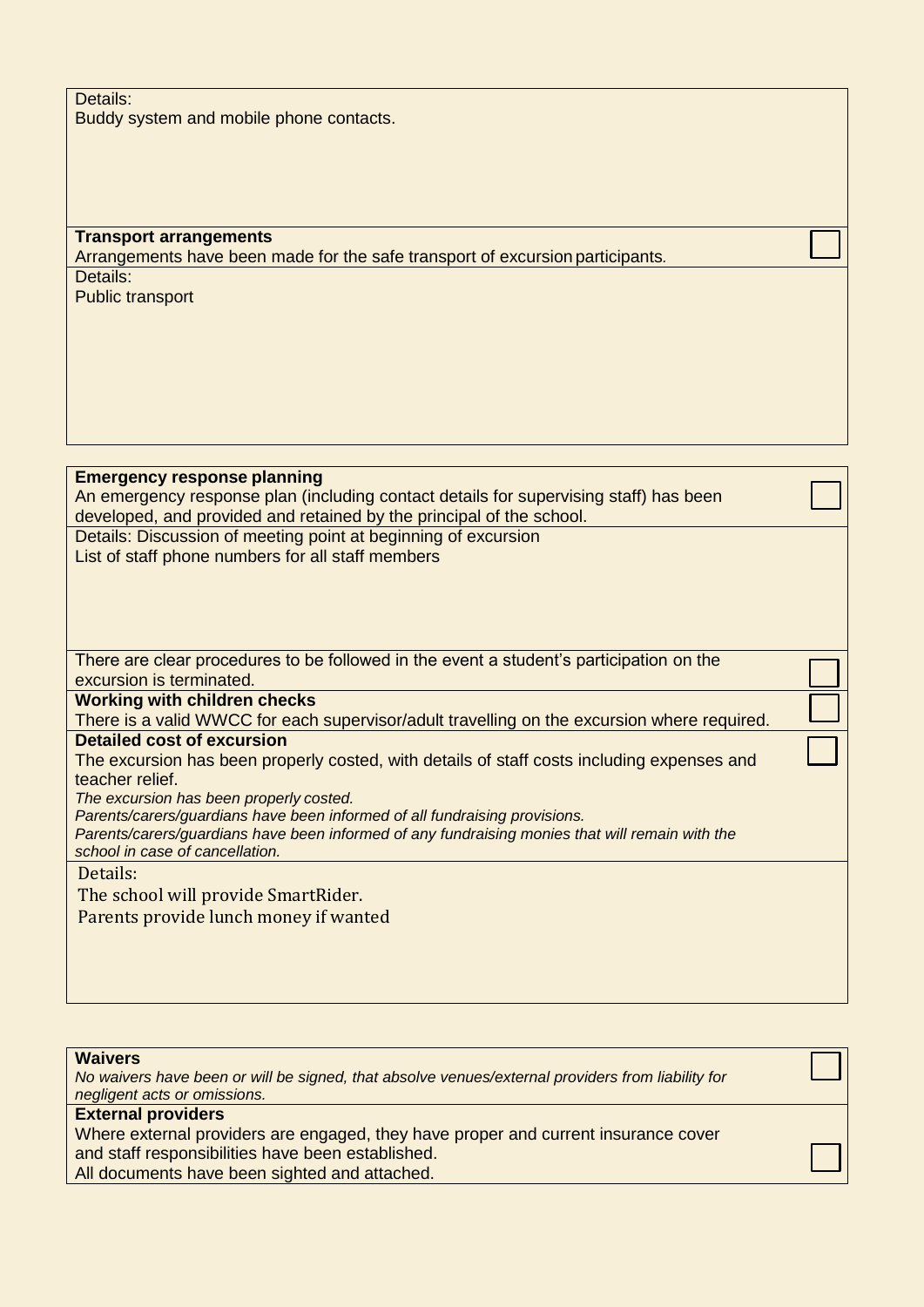|  |  | Details: |
|--|--|----------|
|  |  |          |

All documents have been retained and appropriately stored.

#### **Information to Parents/Carers/Guardians for their consent**

Parents/carers/guardians have been provided with full details of the excursion and have provided signed, informed consent.

Students who are over 18 years of age have been provided with full details of the excursion and have signed an Excursions Participation Agreement *(If applicable)*.N/A

I confirm that all sections of the *Proposal for Local Area Excursion* have been completed in accordance with the *Excursions in Public Schools Procedures* and the *Local Area Excursions*  document*.*

| <b>Authorised Excursion Leader_</b> | Date                                          |
|-------------------------------------|-----------------------------------------------|
| <b>Principal</b>                    | Date<br>de la construcción de la construcción |
|                                     |                                               |
|                                     |                                               |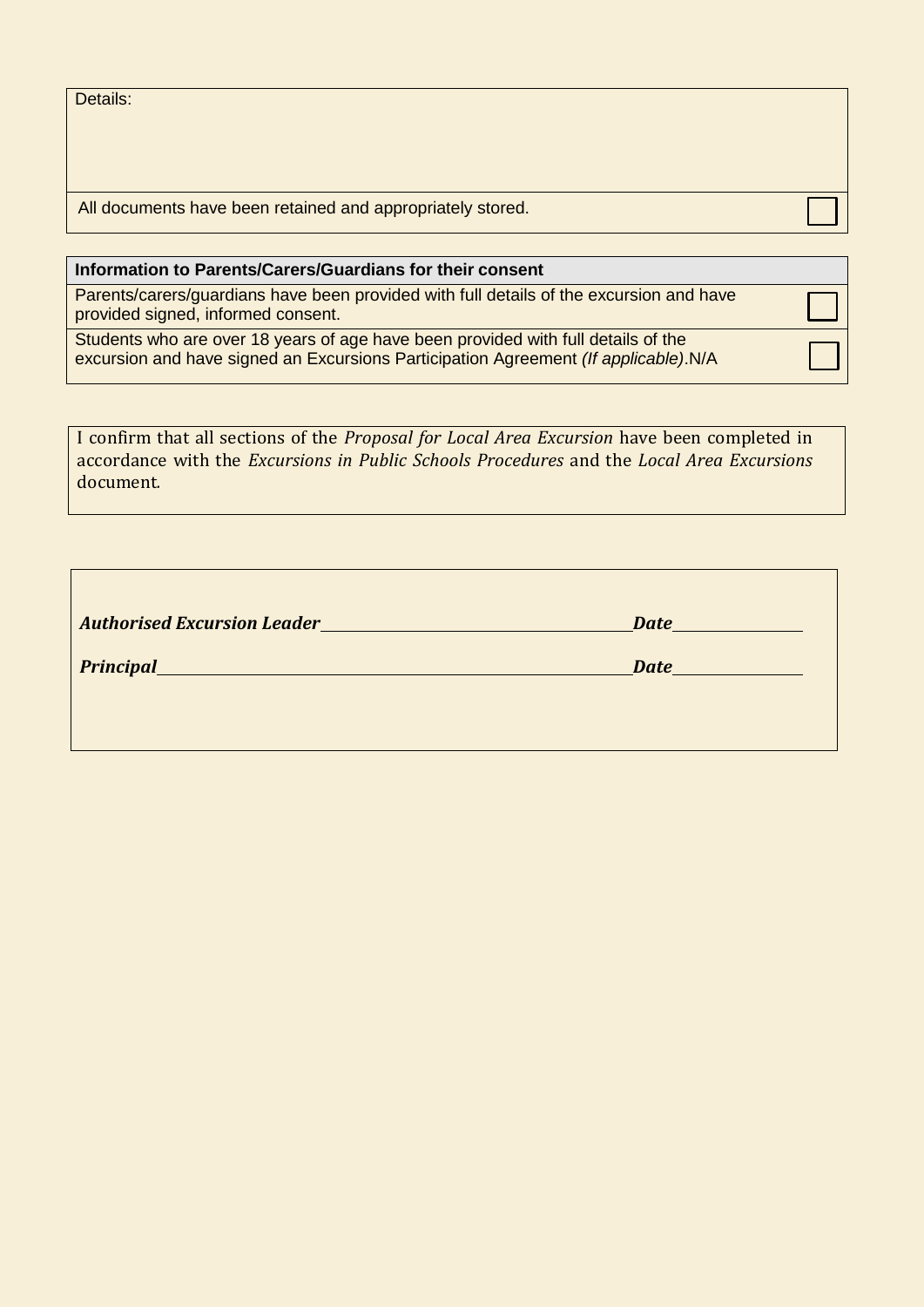### **LOCAL AREA EXCURSION: PARENT/GUARDIAN/CARER EXCURSION INFORMATION AND CONSENT**

MOUNT HAWTHO<br>Education Support Cer<br>*Reaching (m. independe* 

## **Dear Parent/Carer/Guardian I am pleased to provide you with the following details regarding our excursion.**

| <b>Excursion to:</b>                                                                                                                                                                                                        |                                                                                          |  |  |
|-----------------------------------------------------------------------------------------------------------------------------------------------------------------------------------------------------------------------------|------------------------------------------------------------------------------------------|--|--|
| <b>Class/Year groups attending:</b>                                                                                                                                                                                         |                                                                                          |  |  |
| Departure venue, date and<br>time:                                                                                                                                                                                          |                                                                                          |  |  |
| <b>Excursion leader:</b>                                                                                                                                                                                                    |                                                                                          |  |  |
|                                                                                                                                                                                                                             |                                                                                          |  |  |
| <b>Travel details:</b>                                                                                                                                                                                                      |                                                                                          |  |  |
| <b>Excursion cost:</b>                                                                                                                                                                                                      | \$<br><b>Transport</b><br>\$<br>Venue entry<br><b>Other</b>                              |  |  |
| <b>Supervisory team:</b><br>(Include details of staff member<br>with first aid responsibility)                                                                                                                              |                                                                                          |  |  |
| <b>Contact arrangements during</b><br>excursion:                                                                                                                                                                            |                                                                                          |  |  |
| <b>Educational purpose of excursion</b><br>child's classroom and/or is part of their education program.<br>Details:                                                                                                         | This excursion has been planned to supplement the following work being completed in your |  |  |
| <b>Activities</b><br>Your child will be participating in the following activities. (Water based excursions require<br>additional supervision advice and student information. Include as appropriate.)<br><b>Details Nil</b> |                                                                                          |  |  |
| Special clothing or other items required<br>All excursion participants are to comply with all venue/site special clothing or other item<br>requirements as prescribed. Details Nil                                          |                                                                                          |  |  |
| <b>Excursion Leader signature:</b>                                                                                                                                                                                          |                                                                                          |  |  |
| <b>Principal signature:</b>                                                                                                                                                                                                 |                                                                                          |  |  |
|                                                                                                                                                                                                                             | Please complete, sign and return the section below to the school by A.S.A.P              |  |  |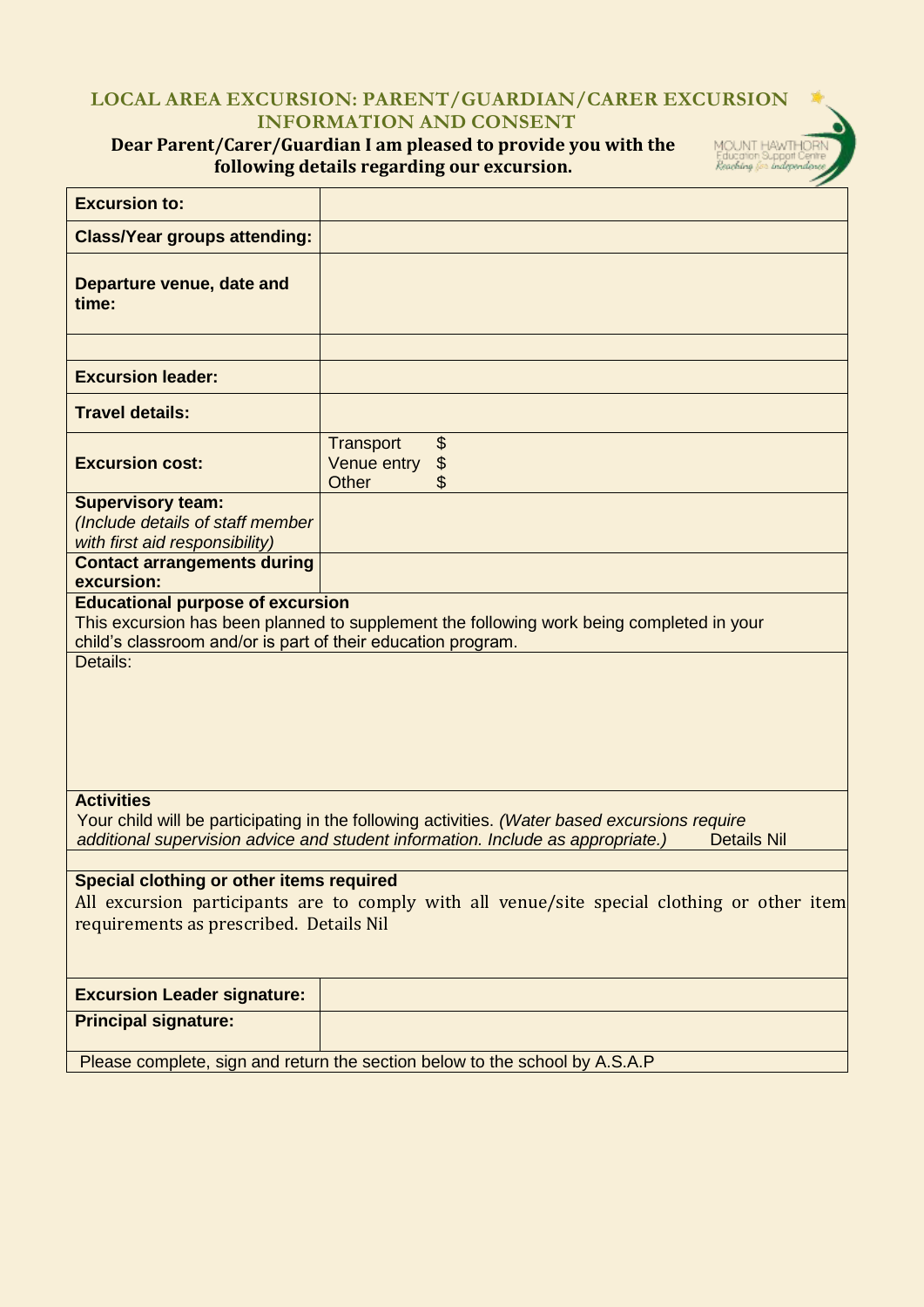## **LOCAL AREA EXCURSION: PARENT/GUARDIAN/CARER CONSENT FORM**

| <b>Child's name:</b>                 |                                     |                                                                                                        |  |  |  |
|--------------------------------------|-------------------------------------|--------------------------------------------------------------------------------------------------------|--|--|--|
| <b>Class - Year:</b>                 |                                     |                                                                                                        |  |  |  |
| <b>Excursion to:</b>                 |                                     |                                                                                                        |  |  |  |
| <b>Student health considerations</b> |                                     |                                                                                                        |  |  |  |
|                                      |                                     | If your child's medical condition has changed or your child has special needs, please                  |  |  |  |
|                                      |                                     | provide full details and include any relevant medical details on the attached                          |  |  |  |
|                                      | <b>Student Health Care Summary.</b> |                                                                                                        |  |  |  |
| <b>Special considerations</b>        |                                     | If the proposed excursion poses any health risks in addition to those identified in the Student Health |  |  |  |
|                                      |                                     | Care Summary, please outline additional health risks below:                                            |  |  |  |
|                                      |                                     | e.g. if your child suffers from anaphylaxis there may be risks associated with the provision of meals  |  |  |  |
|                                      |                                     | and storage of an adrenaline auto injector at the appropriate temperature.                             |  |  |  |
| <b>Details</b>                       |                                     |                                                                                                        |  |  |  |
|                                      |                                     |                                                                                                        |  |  |  |
| Parent/carer/guardian consent        |                                     |                                                                                                        |  |  |  |
|                                      |                                     | I give permission for my child to receive medical treatment in case of emergency.                      |  |  |  |
|                                      |                                     | I am aware that the school and its employees are not responsible for personal injuries or              |  |  |  |
| property                             |                                     |                                                                                                        |  |  |  |
|                                      |                                     | damage that may occur on an excursion, unless the school or its employees are proven to be             |  |  |  |
| negligent.                           |                                     |                                                                                                        |  |  |  |
| <b>Emergency Contact</b>             |                                     |                                                                                                        |  |  |  |
| Name                                 |                                     | Name                                                                                                   |  |  |  |
| Daytime                              |                                     | Daytime                                                                                                |  |  |  |
| Contact                              |                                     | Contact                                                                                                |  |  |  |
| <b>After hours</b>                   |                                     | After hours                                                                                            |  |  |  |
| Mobile                               |                                     | Mobile                                                                                                 |  |  |  |
| Relationship                         |                                     | Relationship                                                                                           |  |  |  |
| I consent to                         |                                     | (Your child's name)                                                                                    |  |  |  |
|                                      |                                     |                                                                                                        |  |  |  |
| participating in an excursion to     |                                     |                                                                                                        |  |  |  |
| on (Date)                            |                                     |                                                                                                        |  |  |  |
| Signed                               |                                     |                                                                                                        |  |  |  |
|                                      |                                     |                                                                                                        |  |  |  |
| Date                                 |                                     |                                                                                                        |  |  |  |
|                                      |                                     |                                                                                                        |  |  |  |